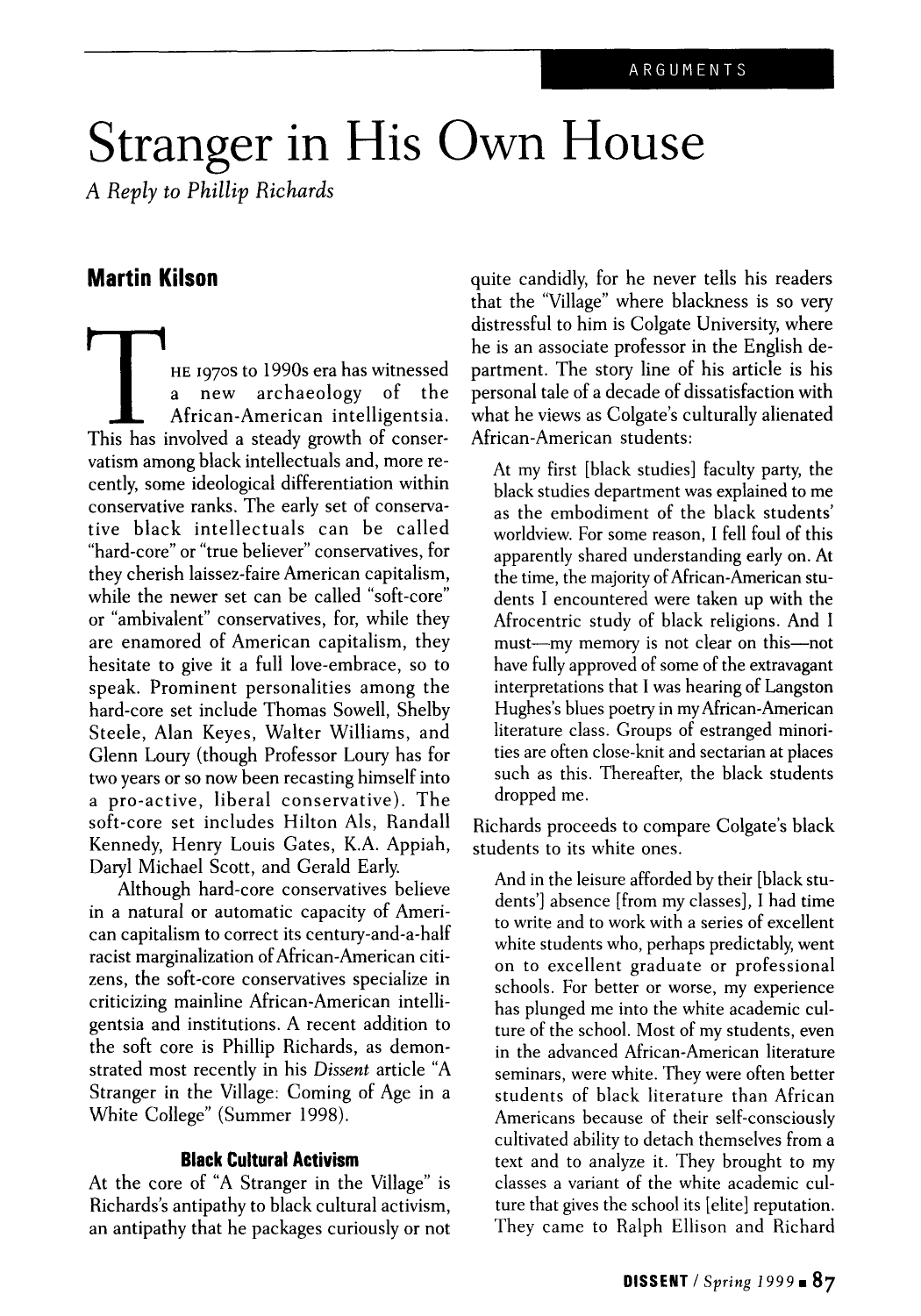Wright without the crippling feelings of alienation, inevitably experienced by an outsider in a closely knit community [like Colgate University].

C Americans should let go of their anger about LEARLY, Richards relishes the core precepts of Bookerite accommodationism.  $J$ One such precept is that African their dehumanizing experiences under America's two centuries of racism, because it distorts their career opportunities. But for me what is worse is that Richard assumes that African Americans in general are not as pragmatic in articulating and choreographing their anger as white groups such as Irish Americans, Jewish Americans, and Italian Americans have been. Lacking this pragmatism, Richards believes, African Americans require a hand to guide them in their dealings with white American institutions. For Richards, no doubt, elitist and conservative white guiding hands are preferable.

So Richards offers African Americans an updated version of the accommodationist conservatism of Booker Washington. To wit: trust in the natural workings of the democratic ethos enshrined at the core of our American Republic and reject the challenge to white racism fashioned by the founders of black national consciousness at the dawn of the modern era—Alexander Crummell, Martin Delaney, W.E.B. Du Bois, Anna Julia Cooper, Ida Wells Barnett, and James Weldon Johnson.

Richards elaborates by relating tales of everyday life at Colgate. These strike me as strained and forced; he lacks the storytelling felicity that instinctively attracts and convinces. Be this as it may, he tells his *Dissent* readers that the alienation exhibited by most African-American students at Colgate has little to do with Colgate's white realities and everything to do with Colgate's black realities. Above all, because affirmative action practices enabled a sizeable number of black students to enter Colgate University with "[lower] social class [attributes] and test scores," white students and faculty inevitably look down upon and become prejudiced toward black students, who in turn "appropriate a deeply consensual image of blackness."

## **Blaming the Victim**

Richards's way of packaging his tales of everyday life in black-white relations at his "white" college doesn't make it easy for his Dissent readers to understand the development of black students' alienation. For example, at one point Richards tell us: "The climate of this college encourages black students to see the meaning of their blackness as estrangement from upper-class American life." Now what precisely does this mean in terms of the origins of black alienation at Colgate? Is Richards charging that the racist realities at Colgate sparked estrangment among black students? If this is his claim, he could have put it more directly. Is he charging that Colgate's black students obsessively, neurotically immerse themselves in an activist cultural style as a way to mask their individual and group insecurity complex, a complex stemming in part from their dependence upon affirmative action?

I believe that Richards wants to tell his Dissent readers that African-American students are themselves to blame for their alienation from the everyday life of Colgate. The tenacious neoracism that prevails throughout post—civil rights era American society—reinforced everywhere by broad classism—is of little moment in his thinking. In his view, Colgate's black students cannot complain if white students have rekindled pre-Civil Rights era prejudices. In this variant of blaming the victim, Richards claims that "blackness .. . appeals to white racist prejudice [at Colgate]," and that it justifies a "political apartheid" that in turn reinforces the maladjustment of Colgate's black students as Richards views it.

Richards's tales of everyday life in race relations at Colgate exhibit a kind of "I've-made-a-big-discovery" tone. And what's the big discovery? That there is an intrinsic malfunction in black cultural activism namely, the inability of its adherents to adapt to the processes of secular achievement (in science and technology, humanities and aesthetics, and so on) at the foundation of modern Western civilization. In short, that black cultural assertion is an obstacle to social achievement. Lacking the space for elaboration, just let me state baldly that this claim is absurd. Moreover, neither Richards nor his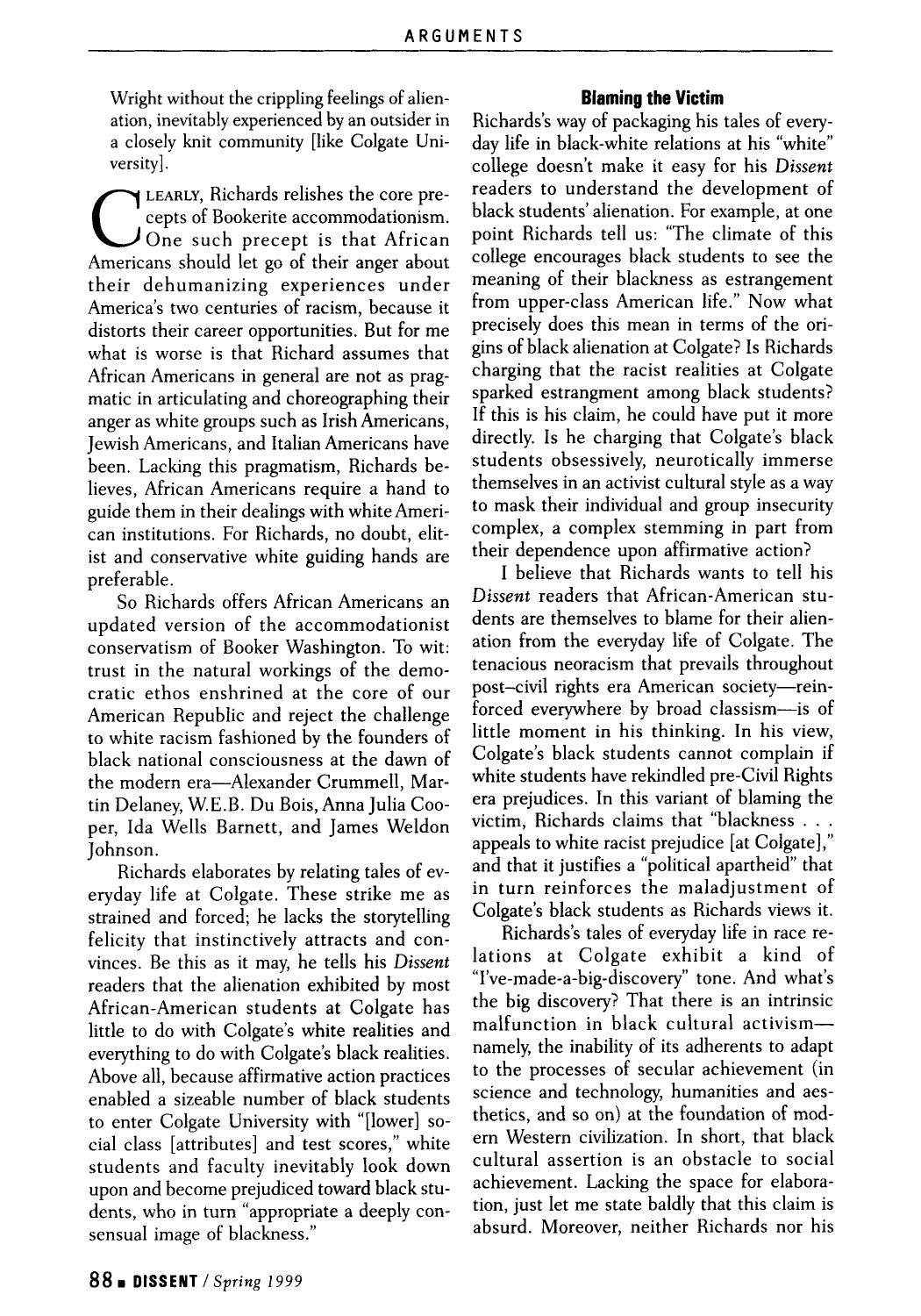white conservative confreres would dare articulate this view vis-a-vis cultural activism among white ethnic and religious groups. Is Jewish cultural activism as such dysfunctional to social achievement? Are Irish, Italian, Polish, and WASP cultural activist patterns similarly dysfunctional?

Long before Richards's *Dissent* essay, progressive African-American intellectuals drew attention to the need for pragmatic choreographing of black cultural activism so that social achievement is respected. During the formative era of black activism on white campuses (the mid-sixties to mid-seventies), progesssive black intellectuals who challenged militant black students in this regard included Kenneth B. Clark (at Brooklyn College), Hylan Lewis (at Brooklyn College), W. Arthur Lews (at Princeton University), Harold Weaver (at Rutgers University), John Hope Franklin (at University of Chicago), John Blassingame (at Yale University), Nathan Huggins (at Columbia University), Charles Hamilton (at Columbia University), St. Clair Drake (at Stanford University), and myself at Harvard University, to mention just a few.

But unlike Richards's essentially rejectionist demeanor toward cultural activism among black Colgate students today, these progressive intellectuals exhibited basic respect for black folks, for blackness. They recognized that an activist commitment to black culture can be realized along pragmatic, rational-secular, and culturally tolerant—that is, non-xenophobic—lines, just like activist commitment to Jewishness, Irishness, Italianness, Anglo-Saxonness, and so on. This is in contrast to Richards's neo-accommodationist discourse, which posits the generic inability of black cultural activist patterns to be anything other than irrational, culturally intolerant, and xenophobic.

During the formative days of black students' ethnic activism on white campuses, I was one of the progressive African-American faculty who got involved pro-actively. That is, I endeavored to help African-American students sort out their black cultural or ethnic activism along pragmatic and progressive lines. And despite some real intellectual disagreements—which I always preferred to be candid about—I sustained close mentoring ties with many of the militant black activists at Harvard in the mid-sixties to mid-seventies. When intellectual differences didn't interfere, I was faculty adviser to the black students' association. I helped to organize and finance one of the earliest black student journals on a white campus, and I sustained close friendships with activist black students.

So in that formative phase, progressive black faculty at white institutions did two crucial things. First, we impressed upon activist black students the need to infuse one's commitment to blackness with a spirit of cosmopolitan humanism, so that one is able to guard against chauvinistic and mean-spirited forms of ethnic activism. Second, we emphasized that African-American students had an obligation toward a kind of dual fidelity: fidelity to modernist achievement and rigorous academic behavior, on the one hand, and to black folks' honor—to the best traditions of black culture—on the other.

I N PURSUIT of these goals, progressive black faculty at white institutions did not hesitate to chastise black students when their cultural activism turned extremist or mean, small-minded, and twisted. But we also let them know one thing clearly. Namely, that we respected them—even while we also insisted they come to grips with the need for a pragmatic mode of managing black activism within the modern achievement-oriented society.

It is here, then, that Richards's "A Stranger in the Village" looms as intellectually inauthentic. Which is to say, it is little more than an exercise in blackness-phobia. Curiously enough, at one point Richards pretends that his response to Colgate's black students today is similar to the response of progressive black faculty during the 1960s and 1970s. But *Dissent* readers should not take this bid seriously, because it is simply groundless. (I have written about the era of formative black student cultural activism at Harvard. See Werner Sollors et al., eds. *Blacks at Harvard: A Documentary History of African-American Experience at Harvard and Radcliffe* [New York University Press, 1993].)